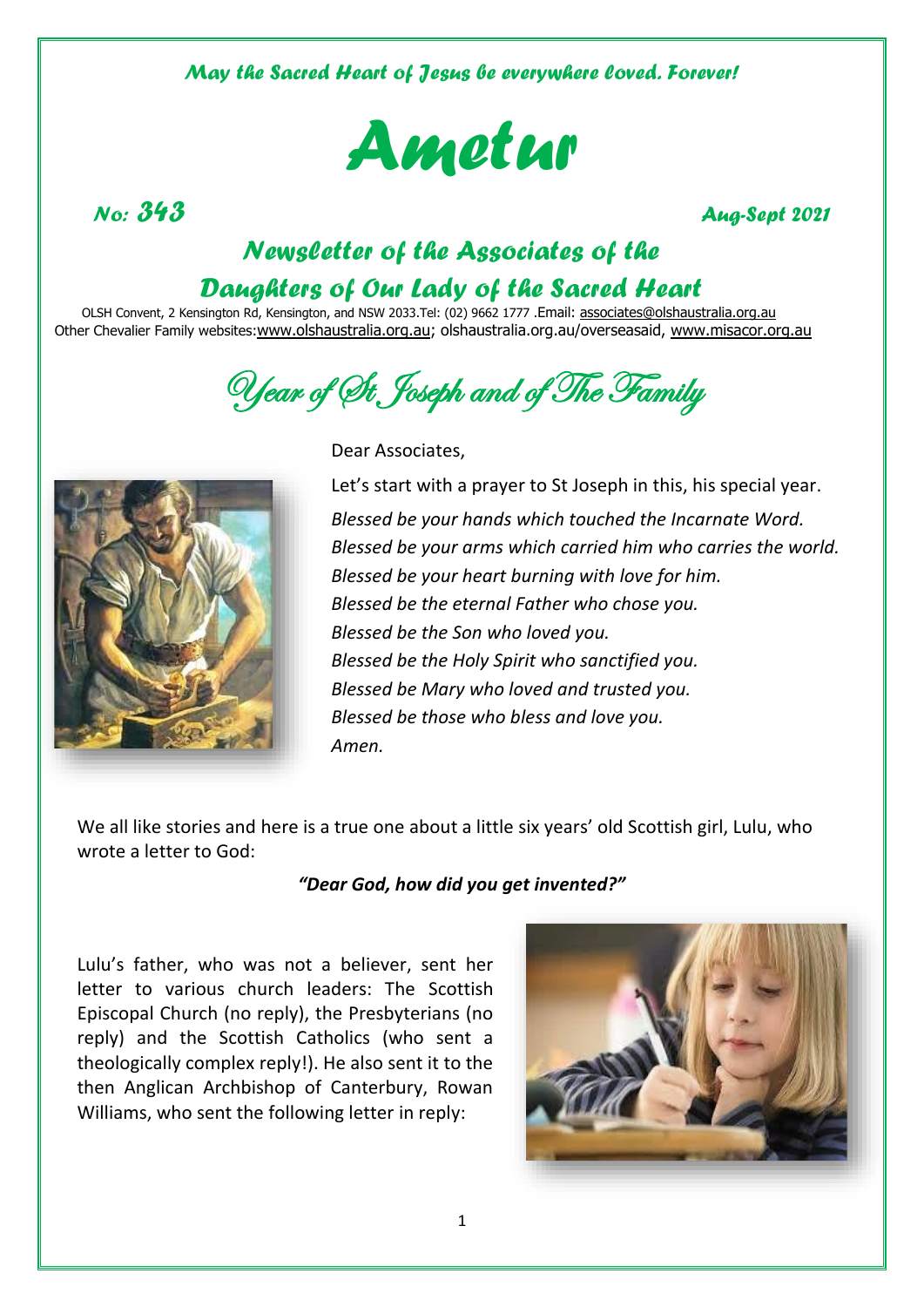### *Dear Lulu,*

*Your dad has sent on your letter and asked if I had any answers. It's a difficult one! But I think God might reply like this:*

*"Dear Lulu,*

*Nobody invented me – but lots of people discovered me and were quite surprised.*

*They discovered me when they looked round at the world and thought it was really beautiful or mysterious and wondered where it came from.*

*They discovered me when they were very, very quiet on their own and felt a sort of peace and love they hadn't expected.*

*Then they invented ideas about me – some of them sensible and some of them not so sensible. From time to time I sent them some hints – especially in the life of Jesus – to help them get close to what I'm really like. But there was nothing and nobody around before me to invent me. Rather like somebody who writes a story in a book, I started making up the story of the world and eventually invented human beings like you who could ask me awkward questions!"*

And the Archbishop went on:

*And then God would send you lots of love and sign off. I know that God usually doesn't write letters, so I have to do the best I can on his behalf. Lots of love from me too. Archbishop Rowan.*

I hope this speaks to your heart; I know it did to mine.

Think of a time when you "discovered" God in a new way. Can you remember where you were and what happened? I am sure we all have had, and probably still do have, "not so sensible" ideas about God. What were/are yours? What is your favourite image of God and your customary name when speaking to God?

Robin Mann is a South Australian Christian singer and songwriter. One of his songs, addressed to God, is entitled, *How Shall I Call You?*

*How shall I call you? Maker of heaven, Poet of sunset and painter of sky. Father almighty, who's running to find us, Giving his Son who must suffer and die.*

> *How shall I call you? Lover of children,*

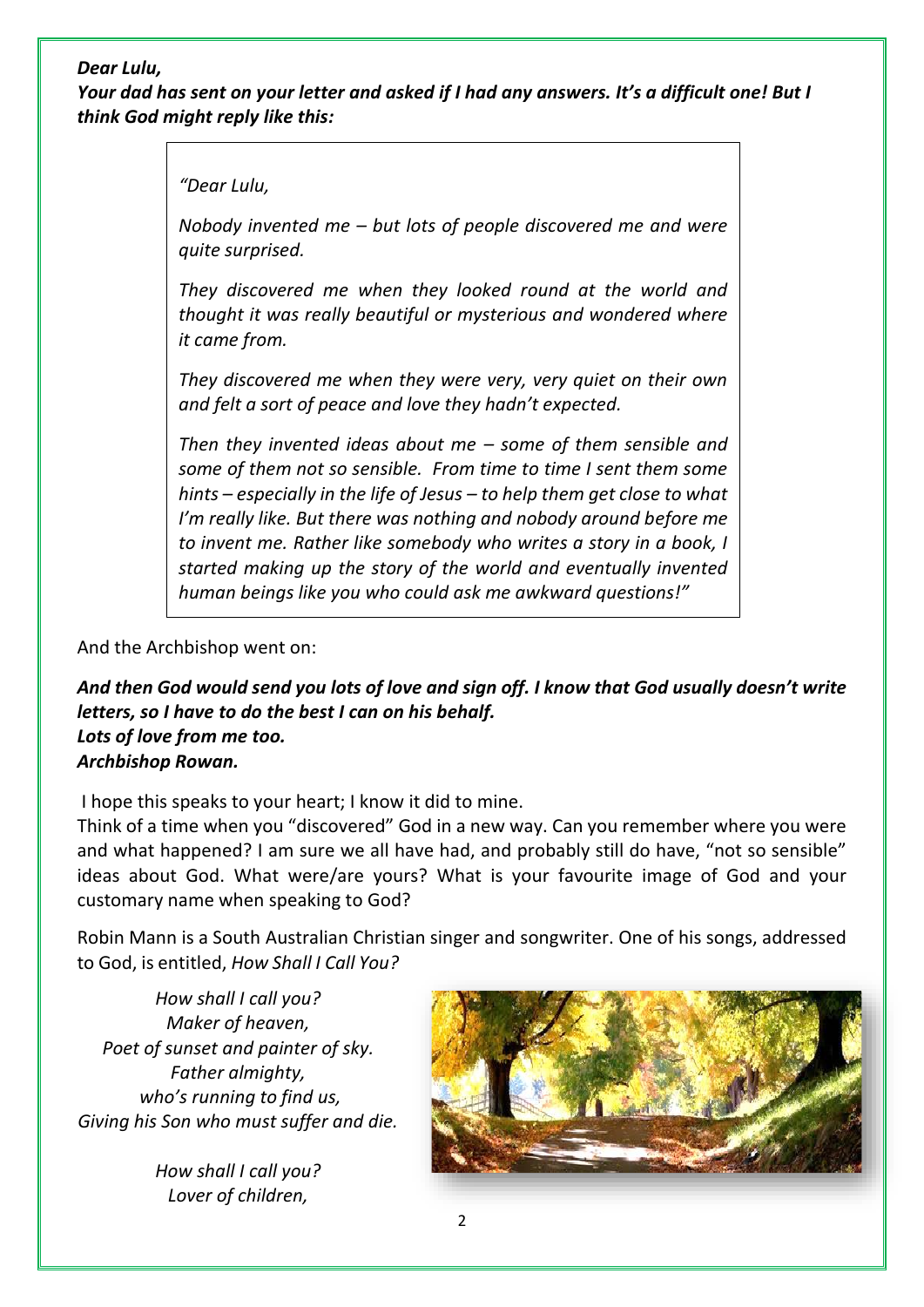### *Shepherd and teacher and brother and friend. Healer of blind man and healer of leper: You are beginning and middle and end.*



*How shall I call you? Spirit of comfort, Cloud in the daytime and fire in the night. Guide as we wander, Protector in danger, Listener and helper and giver of sight.* 

*How shall I call you? Master and servant, Lord of the seasons and Lord of the years. Faithful and constant in loving and mercy, Giver of laughter and taker of tears.* 

And Robin, knowing that God is all of these, and infinitely more, lifts his heart in praise in the refrain: *Glory to the Father, the Son and the Spirit, Let's sing it again and again (2). (One Licence A-640042)*

Many of us can remember when a Last Gospel was

proclaimed at the end of Mass. It was the beautiful Prologue to the Gospel of St John 1: 1-18, which tells of the creative Word of God which is itself God and incarnate in Jesus:

*In the beginning was the Word, and the Word was with God, and the Word was God. AND THE WORD WAS MADE FLESH, and dwelt among us: and we saw His glory, the glory as it were of the Only begotten of the Father, full of grace and truth.*

St John is telling us that this is the framework in which we are to read the rest of his Gospel. It is the story of God's revelation of God's Own Self enfleshed in Jesus, God's creative Word, through whom the world was made and lovingly held together.

### *And the Word was made flesh!*

Surely this is one of the most astounding sentences ever to be written or heard. Emeritus Pope Benedict XV1 *( Nov 21st, 2012, General Audience,)* reminds us of its profound significance but also of the danger that its familiarity will dull the mystery contained therein:

*It is important then to recover the amazement before this mystery... God, the true God, Creator of all, has come as a man in our streets, entering the time of man, to communicate his own life. [God]shows us the unprecedented realism of divine love. The action of God, in fact, is not limited to words, indeed, we might say he is not content only to speak, but is immersed in our history and takes on the fatigue and weight of human life."*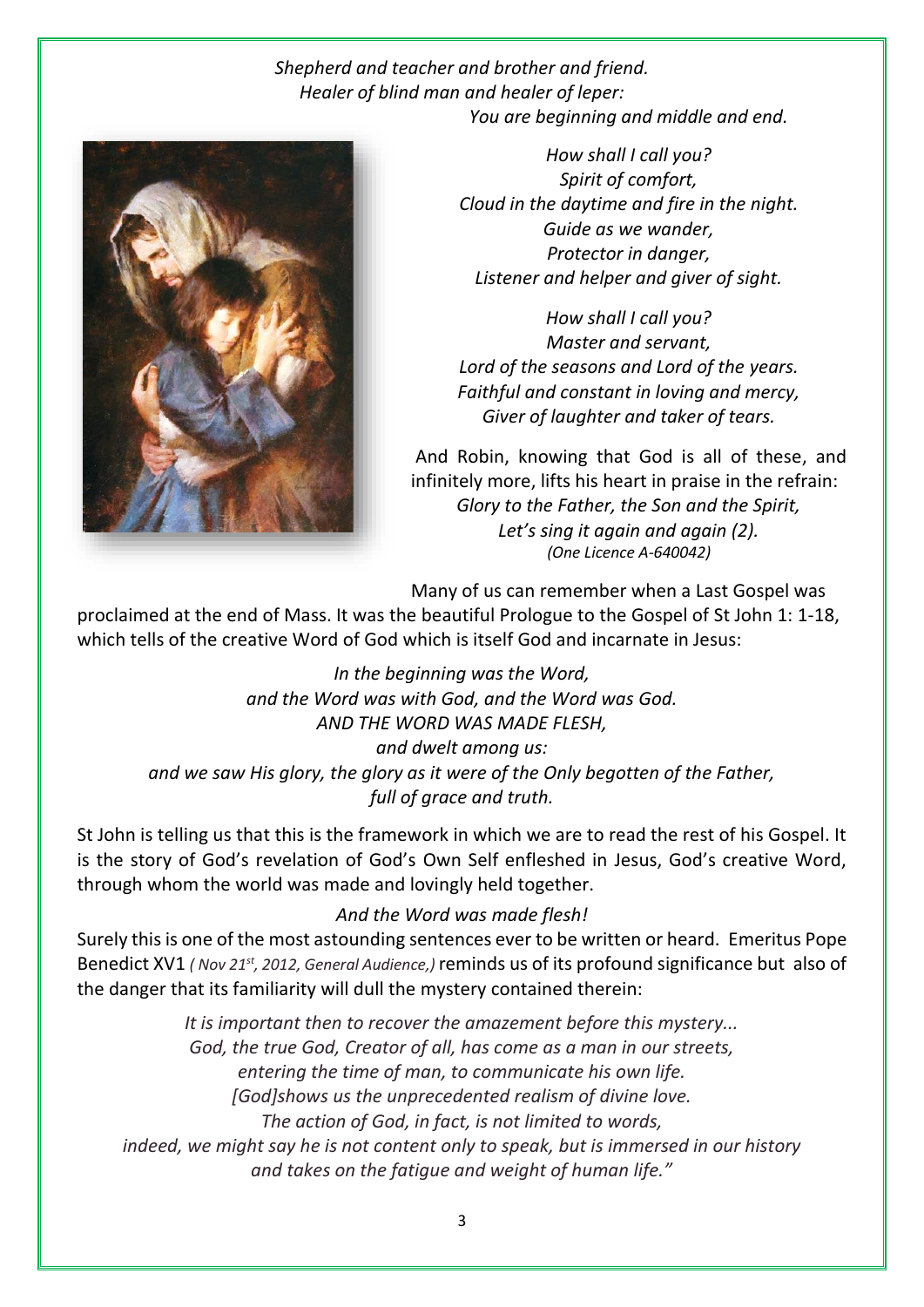God has become enfleshed in Jesus, and in and through Jesus we are being offered "grace and truth".

*No one else can talk to us as he does. God has become flesh in him. We are meeting God in his words , his acts, his whole life. This is how God is, Jesus tells us. God looks at people as Jesus does. He accepts, heals, defends, love, forgives as Jesus does. God is like Jesus. More than that: Jesus is God, speaking to us in fragility and vulnerability as this one human being.*  (Jose Pagola, *Jesus, An Historical Approximation,* Convivium Press, Miami, 2011 p 437)

When we look at the last verses of the Prologue of St John's Gospel, we read these beautiful words:

*No one has ever seen God; it is the only Son, who is close to the Father's heart, who has made him known. (John 1:18)*



How blessed and gifted we are! God has made himself known to each of us through Jesus, God's Incarnate Word. Jesus has a human heart, just like us! Father Chevalier wrote:

> *A day will come when we will know our own heart by knowing the Heart of Jesus: We will be able to say with the Apostle: Everything belongs to us; we belong to Jesus, and Jesus belongs to God. (cf 1Cor 3:22f) Then the universe in its entirety will appear as it really is, as a word uttered in time to express the secrets of eternity. (Le Sacrė-Coeur de Jesus, p 65)*

As we learn how to live with Covid-19 may these words of Laura Kelly Fanucci help us appreciate the beauty of each day and the preciousness of simple things:

> *When all this is over, May we never again take for granted A handshake with a stranger Conversations with neighbours A crowded theatre Friday night out the taste of Communion a routine check-up the school rush each morning coffee with a friend the stadium roaring*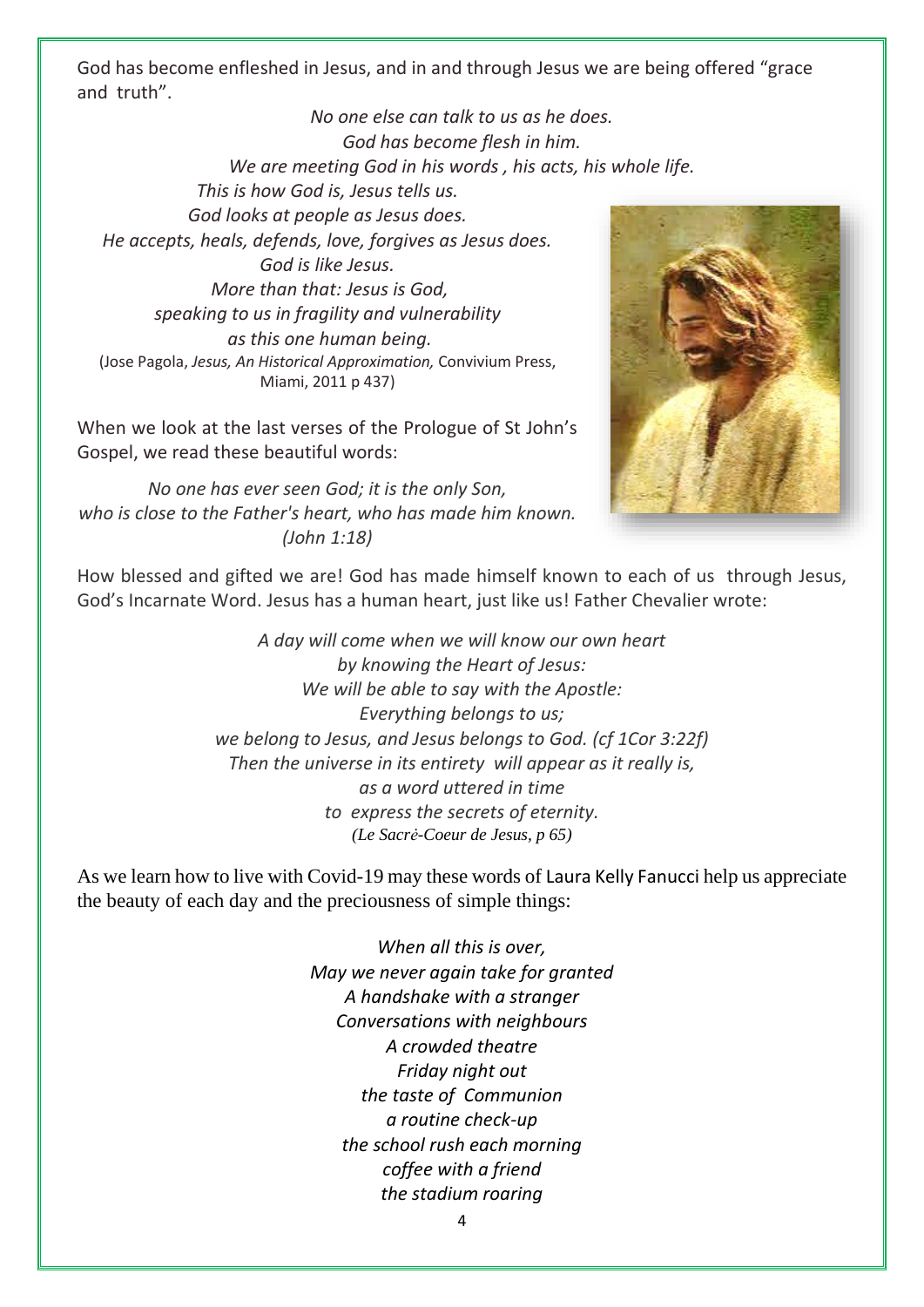

*each deep breath a boring Tuesday life itself.* 

*When this ends, may we find that we have become more like the people we wanted to be, we were called to be, we hoped to be. And may we stay that way – better for each other because of the worst.*

Perhaps you would like to add the simple daily blessings that you have missed and those you are still able to cherish.

**…………………………………………….**

Blessings and gratitude in the Loving Heart of Jesus with Mary

(Sr) Ancilla White olsh

Encounter of the Hearts

For the past three years this newsletter of reports and activities from lay members of the Chevalier Family across the world has been published. It comes out annually for the feast of the Sacred Heart. For those whose email address I have you are able to receive it. Please let me know if you would like it and/or if you have not yet received it by email. The following is a letter from Alison McKenzie, our Australia representative and General Secretary of the International Lay Chevalier Council. I thank Alison for this inspiring and challenging letter.



# **Heart-Bonded**

Greetings to you all.

I write this letter to you on behalf of Doris, Rita and Fr Hans, as we approach our great celebration of identity; the Feast of the Sacred Heart.

As you would know, our dear spiritual companion, Fr Hans, has been very ill with Multiple Myeloma. Fr Hans is undergoing treatment, which, while debilitating, is assisting with his recovery and the doctors are pleased with his progress. He is suffering badly from back pain, and we ask that you continue to hold Fr Hans in your prayer over the next few months of treatment.

I was asked recently by a member of our Chevalier Family if heart-bonded was a word in English. It is not commonly used – but as soon as I heard the word I knew it was the word to use to title my letter.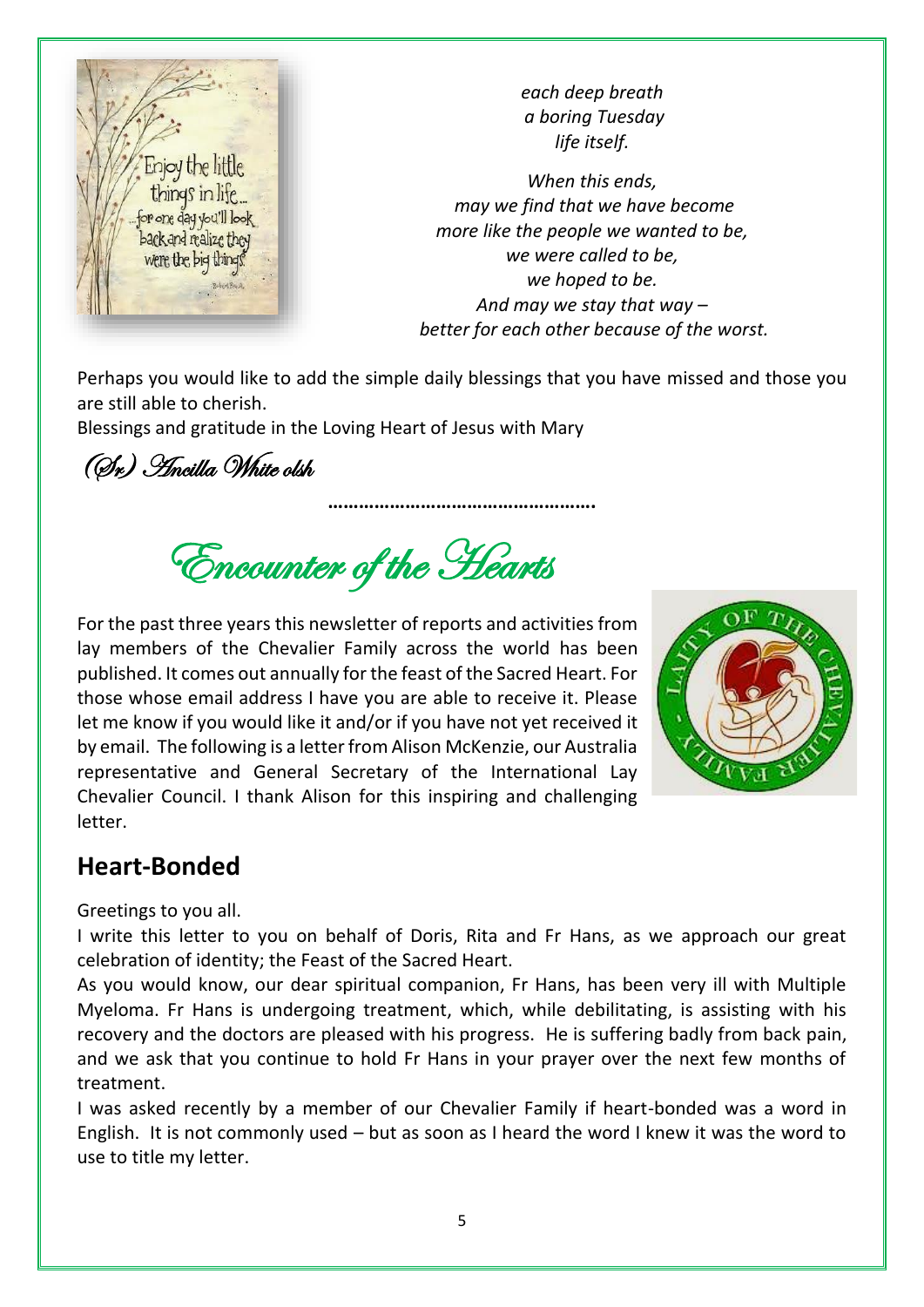At the time of writing this letter the world continues to be ravaged by the Pandemic which has impacted every part of the planet. We especially remember, at this time, our brothers and sisters in India, where the virus is out of control and many people are dying. On behalf of the Council and the wider Chevalier Family, I sent a message to Thomas Saviour assuring him of the prayer and support of the laity across the world. We also remember all people in every country who are still suffering badly from the virus and we pray for them. We pray also for vaccine justice, that countries with the capacity to obtain the vaccine, including my own, Australia, will accept their responsibility to share freely with those who are less able to purchase the vaccine.



As I write this, fighting has broken out between Palestine

and Israel. I am sure you feel the great sadness I feel, that in the land where Jesus came from there is still no long-lasting peace and justice. With these, and many other heart-breaking international events as a background, I have been pondering what to say to you in this edition of Encounter of Hearts, which has the theme – Spirituality of the Heart: a way to open our hearts and participate in the healing of the world.

Our world is changing so quickly – not just through international events such as the pandemic but in so many ways that affect our daily lives for good and for ill. Some that come to mind are:

we immediately know when something happens in one part of the world through the wonders of technology, so much so we can become overwhelmed and apathetic to the suffering of others;

technological and scientific advances offer great hope for many in the world but not for everybody, and the advances often bring with them ethical dilemmas regarding their use;

our societies and cultures are changing before our eyes – what we once commonly accepted as right or wrong is now contested and argued about, and seen from many different viewpoints, even within the Catholic and Chevalier Family.

So, how do we open our hearts and know how to respond in difficult situations? For me these words from the MSC Constitutions are helpful:

> *Fr Jules Chevalier was deeply moved by the evils that afflicted the people of his time. As he contemplated the Heart of Jesus, in whom is revealed the compassionate love of the Father, he discovered there the remedy for the ills of the world. #3-4*

The beginning point is to be deeply moved – we could say we are 'heart-bonded' to the people who are suffering in our families or communities and beyond. We are called to feel the pain of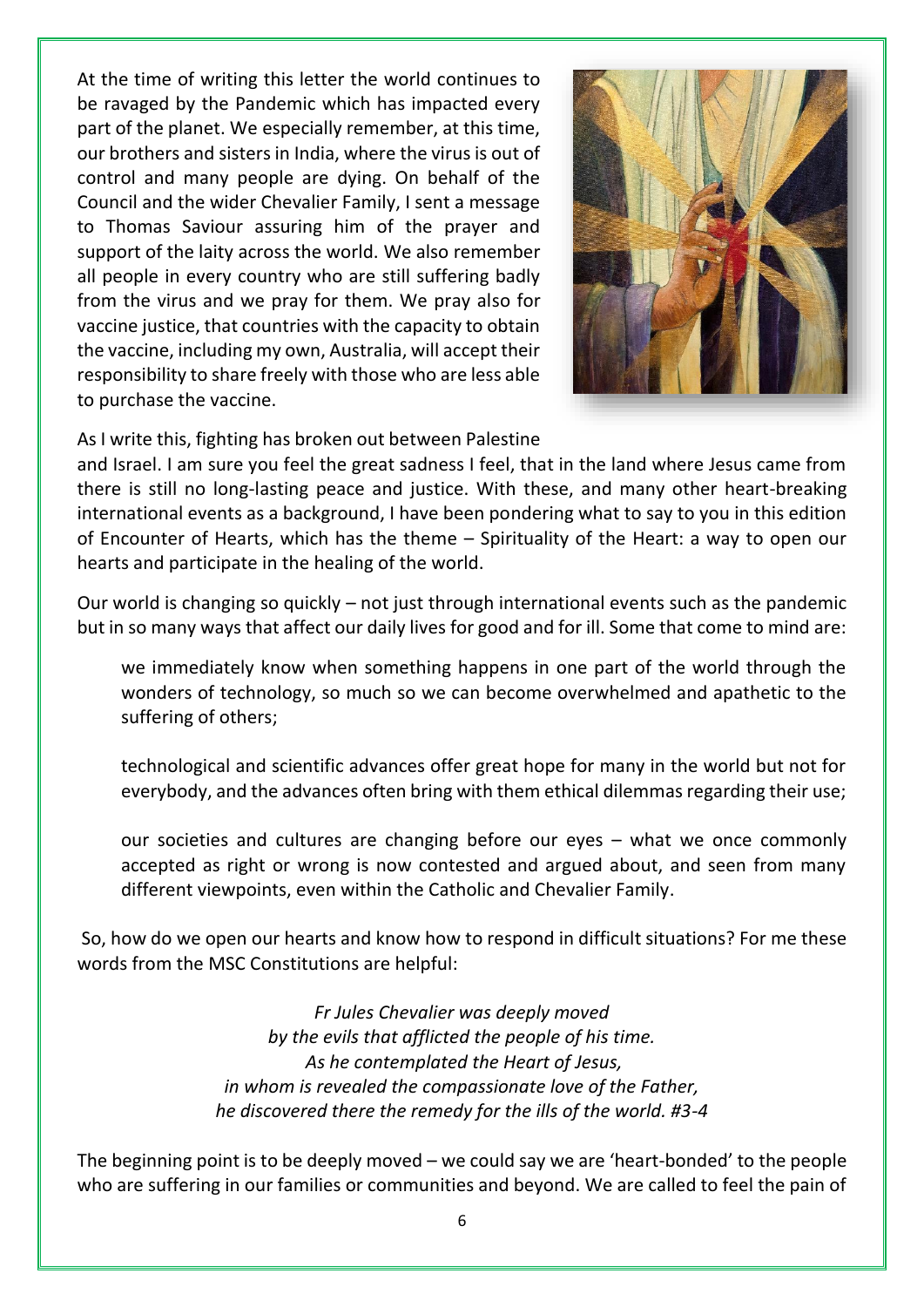the world. Our starting point and our focus is on people, not ideology or doctrine but on the pain of the world. Our spirituality calls us to have one foot firmly planted in the reality of the world in which we live. For me, this can be a very uncomfortable and challenging place to be.

Chevalier points us to our response to the pain and suffering of the world  $-$  we are called to contemplate the Heart of Jesus. In English, contemplate is a beautiful word, it means to consider deeply over a long period of time and from many perspectives. Heart is another beautiful word. It draws us to the essence or spirit at the centre of a person – the place where we personally encounter the presence of our God of love, and where we ourselves are changed by that love. By allowing ourselves to contemplate the Heart of Jesus; to focus deeply on the spirit that animated Jesus, we can be drawn together to become like him; 'two hearts beating as one' – our hearts become bonded. In my experience, this can only happen for us if we give significant time each day to sit silently in the presence of the risen Jesus and to allow his presence into our lives, in other words – we are called to contemplate the Heart of Jesus. Prayer must come before response.

We see this in the life of Jesus – he constantly went off to a lonely place to pray. And when he was not praying, Jesus was very often in the company of the bad people of his time – the six times divorced, the tax cheats, the undocumented immigrants … Perhaps this reminds us that to contemplate the ills of the world is not just an academic exercise, but it is way of being that will lead us to spend time with the people the world rejects. Our hearts are bonded with the rejected. In my experience, this is a very uncomfortable place to be – especially, sadly, in our church, which can reject and judge those who Jesus tells us to love. Our Christian brothers and sisters can judge us more harshly than others outside the family. But, that is where Jesus points … and it is the way to participate in healing the world. It is our calling and the challenge of our spirituality.

What did Fr Chevalier encounter when he contemplated the Heart of Jesus? He found there the compassionate love of the Father. Compassion is another beautiful word. In English it means to be able to see and experience the world through the eyes of another. That is a very challenging statement – especially when bonded to the previous sentence. We mix with those who are outside the church and we have compassion for them  $-$  we see the world through their eyes – as God does. How hard is that? I don't know about you – but for me that is often impossible. My fear of the other, my judgement of people who do things I disapprove of, my need for acceptance from my church family can make it almost impossible for me to be as God is and to open my heart to participate in the healing of the world.

And then, what Fr Hans says is the important difference between us and other Sacred Heart groups – we believe, with Chevalier and Jesus that an experience of the compassionate love of God, revealed in the way of Jesus is the remedy for the ills of the world.

And so, on the Feast of the Sacred Heart, 2021, let us pray for each other that in our own small way we can be heart-bonded and thus, be God's Heart on Earth. With love and blessings to you all.

Alison McKenzie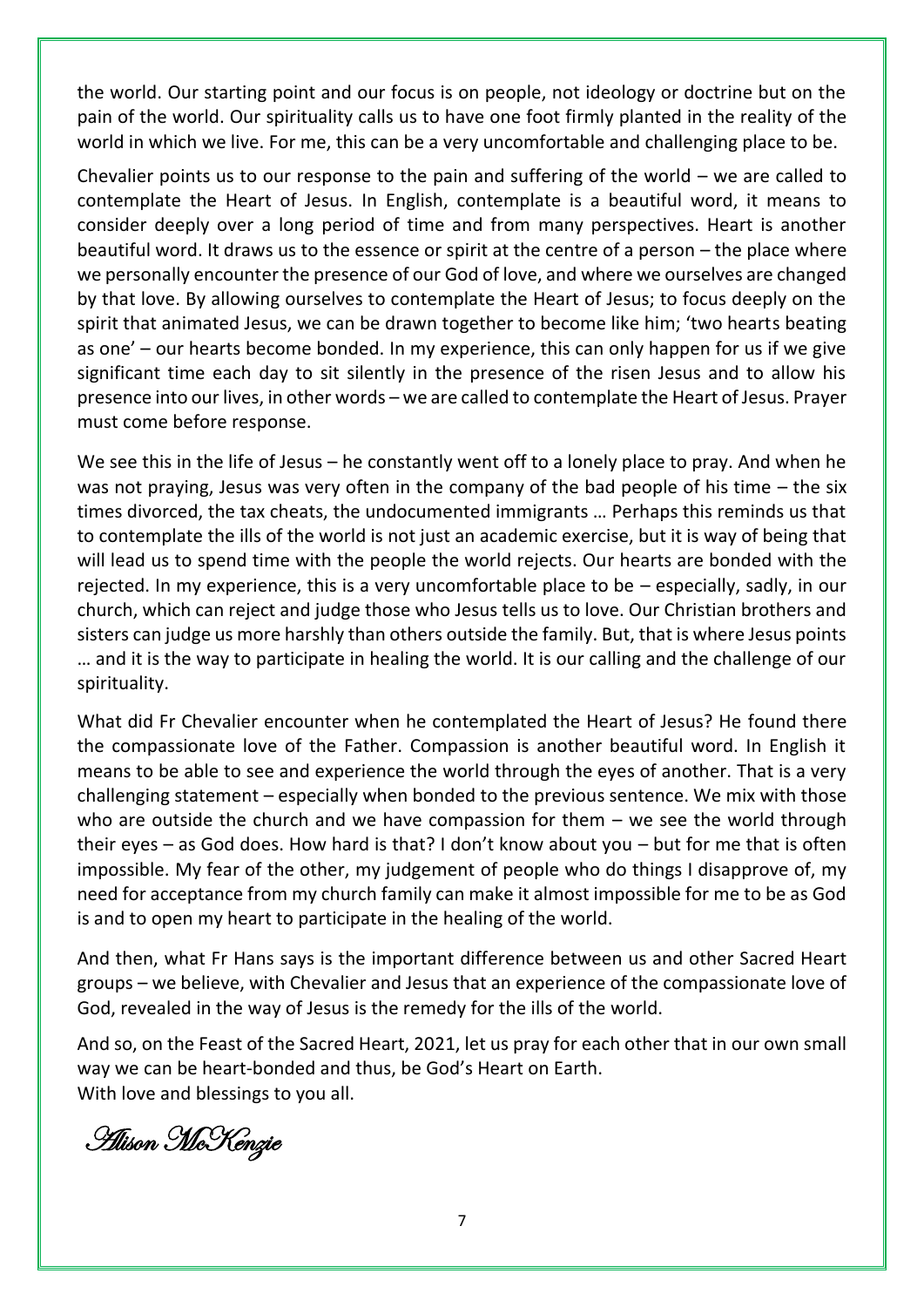Marie Louise Hartzer(cont)

**Sr Juliette Baker FDNSC**

### **Vocation**

About this time, I began to dream of a priestly vocation for my sons and a religious vocation for myself. To my great joy, without my having broached the subject to them, both Fernand and Leopold asked to join the Missionaries of the Sacred Heart. They were received into the seminary of this Society at Issoudun, France. Although it was the fulfillment of my hopes for them, the parting was almost more than I could bear.

 Whilst on a visit to them in Issoudun, I met the Founder and first Superior General of the Society, Father Jules Chevalier, a priest of great holiness, kindness and a boundless enthusiasm for the reign of the Sacred Heart of Jesus. I learned that he had not only founded the Society of Priests and Brothers, the Missionaries of the Sacred Heart, but also a Congregation of Sisters whom he called Daughters of Our Lady of the Sacred Heart.

This title, and all that it meant attracted me enormously. To be a consecrated Daughter of this Mother whom I had loved since childhood, was the only destiny I wished for, and yet, one that seemed too good to be realized. I came away from Issoudun excited and thoughtful, hardly daring to believe in the happiness that seemed to be opening up before me. This longedfor destiny did indeed lie in the future, but it was five more years before I was free from family obligations and could take the final step to realise it. By that time my sons were settled in their vocation and nearing ordination to the priesthood. My mother has died and my sister, Antoinette was greatly improved in health.

### **Father Jules Chevalier MSC**

By this time, too, I had come to know Father Chevalier and to understand his hopes and



plans for the Daughters of Our Lady of the Sacred Heart. Every detail of his vision, at once spiritual and practical, went straight to my heart. Here was a way of living for God that would keep me close to Mary and to the great Heart of Christ, to whom I wished to make a return of love for his own everlasting love that had enfolded me all the days of my life. I longed to spend the rest of my days as a simple Sister, learning to be a true Daughter of Our Lady of the Sacred Heart.

When at last I was free to enter the little community at Issoudun, commonsense dictated a pause. In its eight years of existence the

new congregation had given its Funder no end of trouble and seemed doomed to failure, mainly because Father Chevalier had not been able to find the right person to govern it and to work with him in imparting to it the spirit he has been inspired to give it. But it was the spirit which drew me irresistibly – the spirit of the Sacred Heart of Jesus and of his Mother.

I was astounded to hear Father Chevalier express the wish that I should take charge of the community. This I flatly refused to do. How could I lead others in the way of religious life, having no previous experience of it myself? *"I only want to lead a life of obedience and*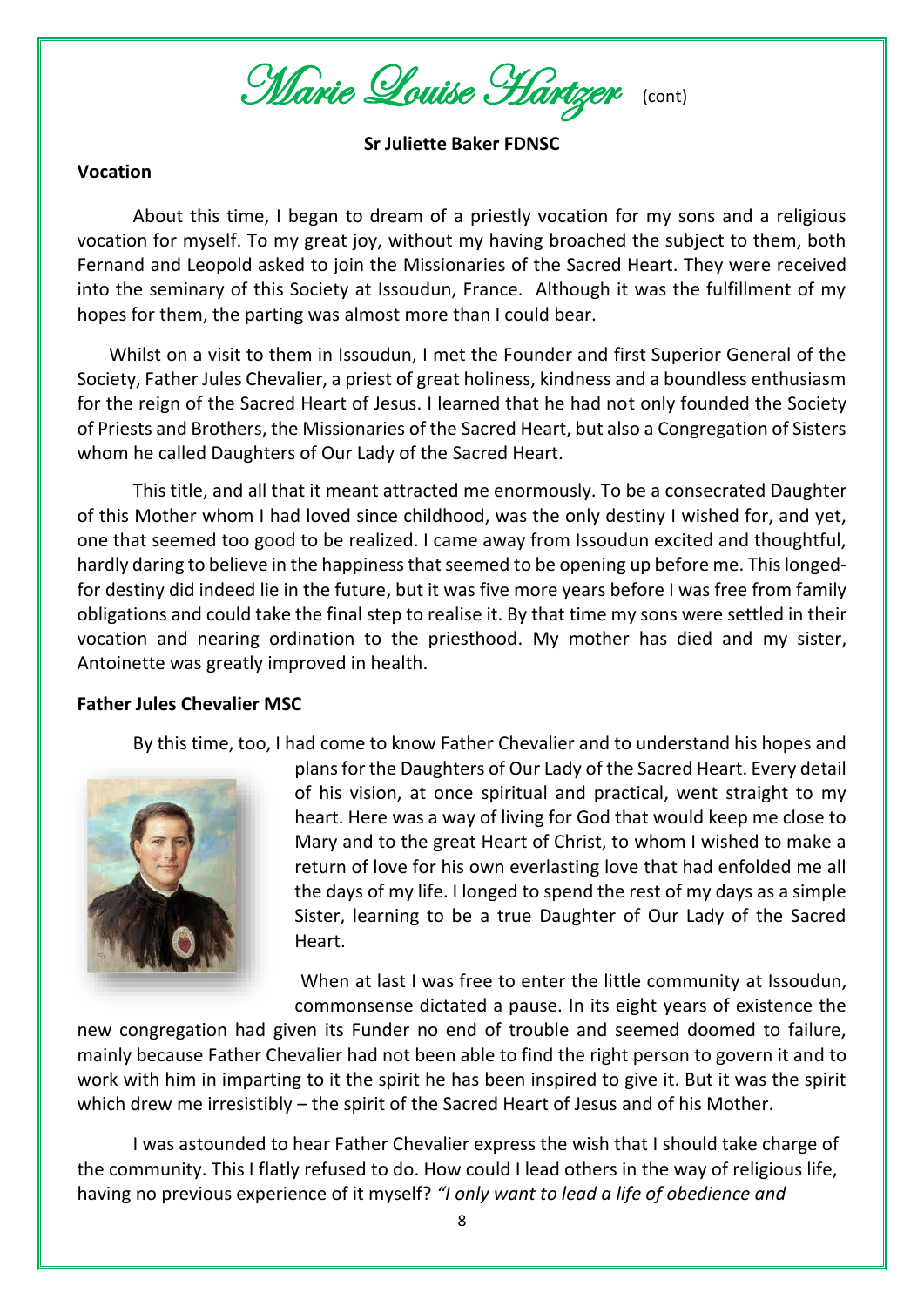*prayer,"* I told him, "*and certainly not to exercise authority over others."* And it was with this understanding, throwing human prudence to the winds for once, I took the decisive step of joining the community.

### **A Daughter of Our Lady of the Sacred Heart**

A new era began for me. I felt so happy and free that my natural high spirits rose and often brimmed over. At the age of fortyfive I became like a young girl once more, skimming up and down the stairs, throwing myself enthusiastically into the manual work (of which there was plenty because we were so poor), and delighting in the hours of prayer and recollection. We were a community of six Sisters and, as the months went by, I grew to love and admire the sterling qualities of my companions. At the same time, it was becoming increasingly obvious that the Superior, for all her good will, was an impractical person. Father Chevalier often visited us to explain aspects of the religious life and of our proposed rule. He noticed



everything, of course, and was well aware of the situation, but seemed to be biding his time before taking any action. When he did, it took me completely by surprise.

On  $7<sup>th</sup>$  December of that same year, 1882, the eve of the feast of the Immaculate Conception of Mary, we assembled for one of his usual visits. As we had been expecting, he announced that the next day would be the beginning of our formal training period, the novitiate.

*"But"* he went on in a new tone which make us sit up, "*your Superior wishes to be relieved of her office. The one who will replace her as Superior and Mistress of Novices is Sister Marie Louise."*

I sprang to my feet. *"Me? Never, Father."*

*"You can't refuse. You are appointed Superior and you must obey."* 

Then his eyes twinkled at my dismay. *"But your daughters will be very good. So now, do sit down."* And he calmly continued to give his instruction on the religious life.

You may be sure that the moment he had finished I followed him out of the room for a private interview. I did my level best to make him go back on his decision, but it was useless. In the end he succeeded in convincing me that this was God's will, and he showed me that the whole of my life, up until that moment, had been designed by God to develop in me the qualities necessary for this work.

*"God wants you,"* he said. And with these words I found the heart to surrender and the courage to shoulder this responsibility with trust and love. Then peace came.

### **Superior General**

After all, I reasoned, this work is the inspiration of Father Chevalier. He has been given the gift of bringing its spirit to birth. All I have to do is to transfer his ideals into everyday living and to help the other Sisters to do this, too. And if it were true, as he had said, that my life so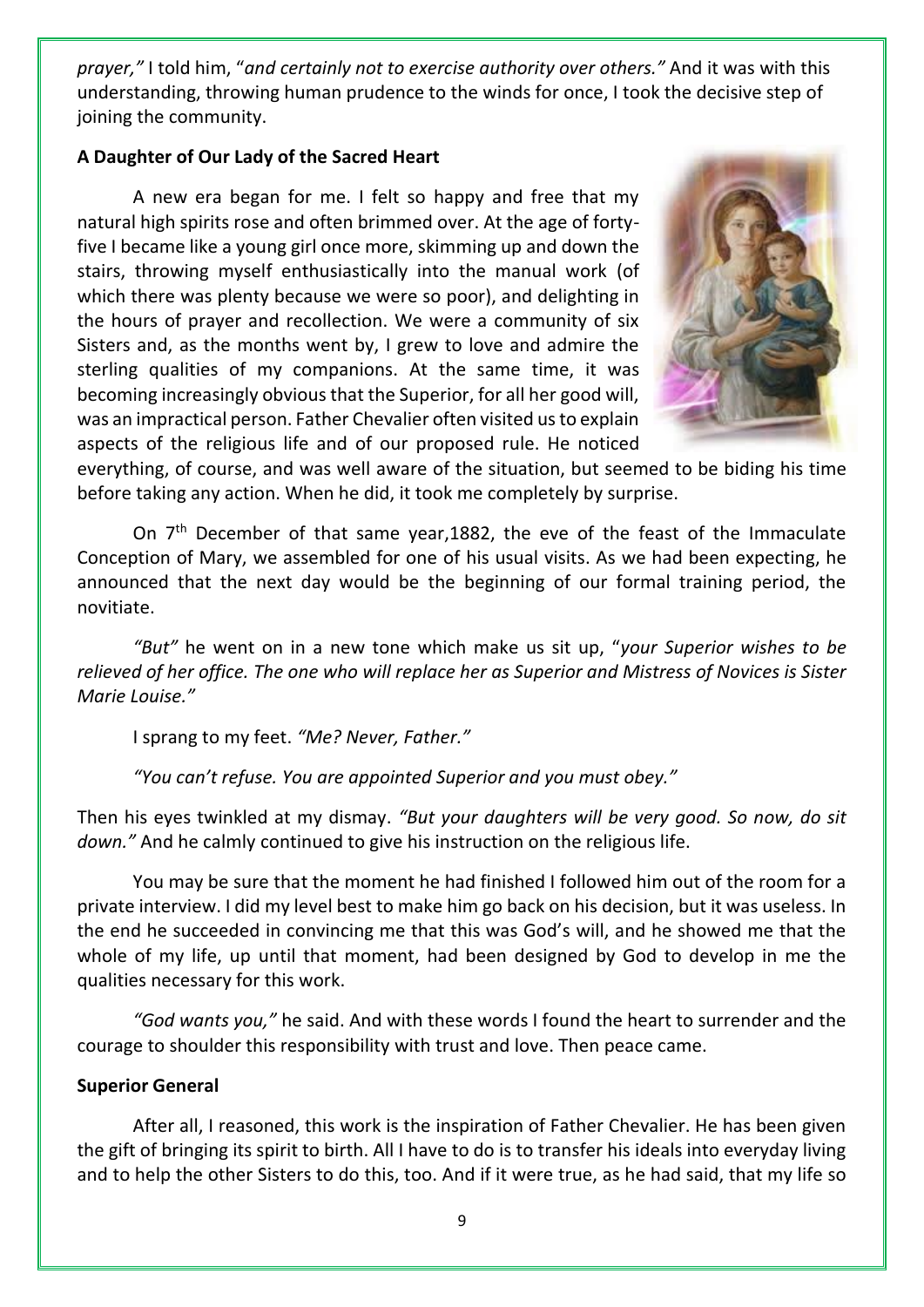far had prepared me for this, what really had I been? Why, simply a mother, the centre of a family, a homemaker. Well then, that's what I would continue to be, and I would make of this little group of Sisters a family with a spirit of homeliness and love, with Our Lady for Superior, and the Heart of Jesus the King and Centre of our lives; St Joseph would fulfil his role as father and provider of our family.

Fanciful? Indeed no – this was the reality that lay deep in our lives. Our task would be to act upon it in faith and love. For everything else we could look to Father Chevalier. From him during his conferences we could learn the Church's teaching, the principles of religious perfection, norms for guiding ourselves and others in the art of combining a life of prayer with an active apostolate. Above all, we would set ourselves to catch from him something of his burning love and intimate knowledge of the Sacred Heart and Our Lady. In short, we had to make his spirituality a lived experience for spirituality is a way of life  $-$  it does not exist in the air.

### **The Spirit of the Congregation**

With these aims in mind we journeyed through our two years of novitiate. From the Founder himself we learnt the three distinctive qualities that characterize each of his spiritual sons and daughters:

- A concern for all people, especially for those who are deprived in any way a concern that teaches us to read the signs of the times and to know how to identify the needs of the people of our day as well as the evils that threaten them;
- To see in the love of the Heart of Christ the answer to every human desire and the fulfilment of every human need;
- The sensitive awareness that we have the mission to make this love known by our own human love, gentleness and kindness – the quality of our human-Christian loving.

These qualities he summed up in our motto:

MAY THE SACRED HEART OF JESUS BE EVERYWHERE LOVED. FOREVER!

**…………………………………………..**

(To be continued)



On-Going Formation

# **SPIRITUALITY OF THE HEART**

in accordance with FR. JULES CHEVALIER'S CHARISM. An on-line program for members of the Chevalier Family and for everyone interested in a Spirituality of the Heart. Fr Hans Kwakman msc

10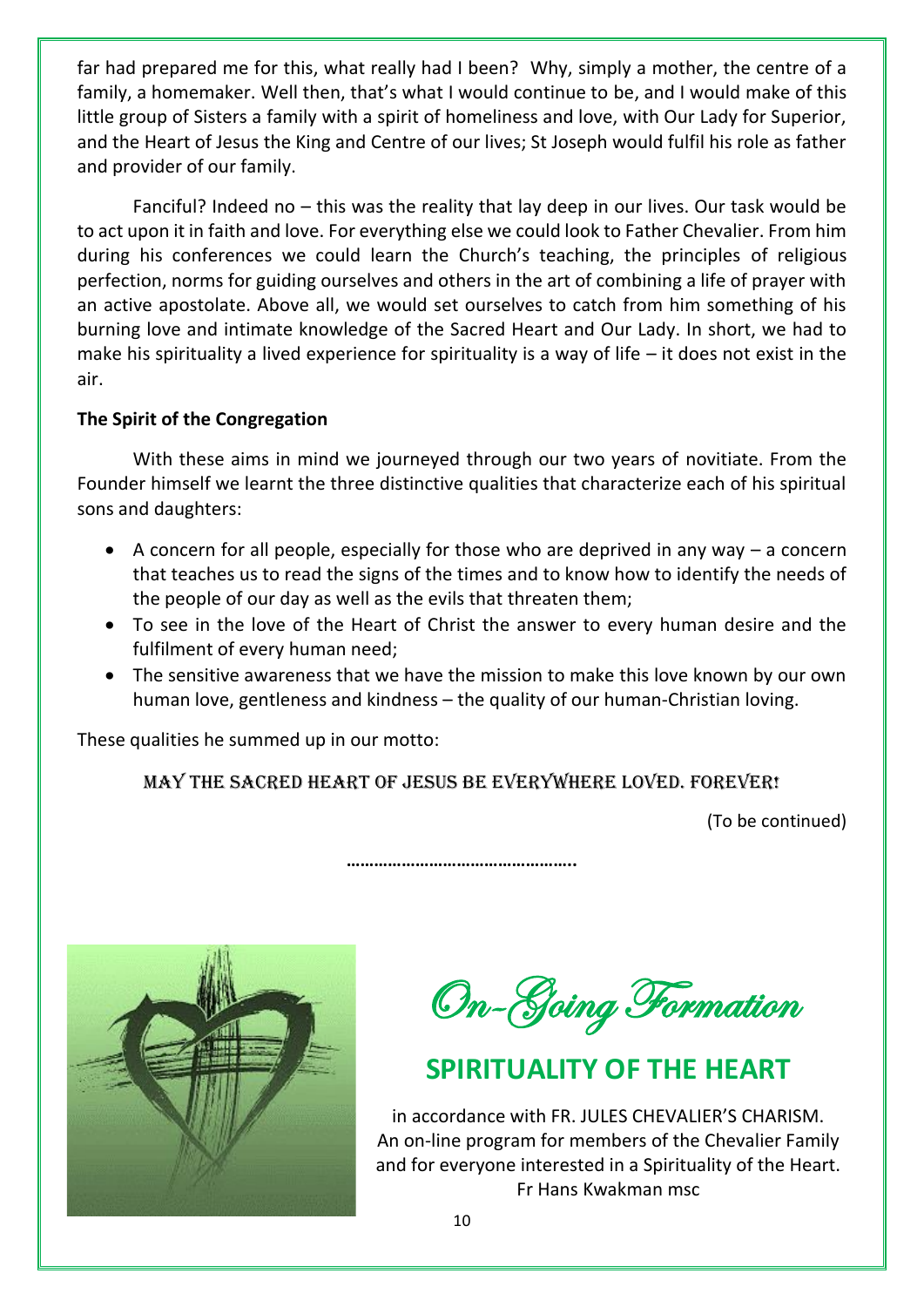### **SECTION 55: A SPIRITUALITY OF RELATIONSHIPS**

The biblical stories of creation are permeated by profound wisdom. In symbolic language they tell us that in God's creation everything is connected. *How* the cosmos came into being is investigated and studied by the physical sciences. The biblical stories proclaim that human existence is based on four closely connected relationships: our relationship with God, neighbour, ourselves, and the cosmos (LS 66).

Pope Francis quotes Psalm 33: "*By the word of the Lord the heavens are made"* (Ps 33:6). In doing so, he emphasizes that the universe and humankind did not come into existence by chance but were given to us by God as a rich and abundant gift. God's creative word expresses God's free choice, arising from God's loving heart.

Creation is thus given to us as a gift, and we are called to respect this gift and to manage it with care. By caring for the order of creation with respect, we honour God as the Creator. "*A spirituality that forgets that God is the Almighty Creator is unacceptable"* (LS 75).

However, when we dishonour the riches of the earth, we sin against God, the Creator, just as we sin against God when we deliberately dishonour our relationship with our fellow human beings or ourselves. To explain this, Pope Francis quotes the words of Patriarch Bartholomew, the leader of the Eastern Orthodox Church:

> "*To destroy the biological diversity of God's creation; to damage the integrity of the earth by causing climate change; to strip the earth of its natural forests or abolish its wetlands; to soil water, land, air, and life on earth - these are sins. To commit a crime against the natural world is to sin against ourselves and to sin against God*" (LS 8).

Abuse of the riches of the earth is a violation of our relationship with God, with our fellow human beings, and with ourselves. In that case we are not faithful to our calling to love God and His creation.

### **REFLECTION**

*"To follow Jesus means being led by the Spirit as he was Spirit-led at every stage of his journey.* 

*This involves a truly personal discernment, but it is never an individualistic one. The Spirit of God is always the Spirit of communion, communion with our human sisters and brothers and communion with the whole of creation.* 

> *It is not difficult to see the Spirit at work in great movements of our times: the ecological movement,*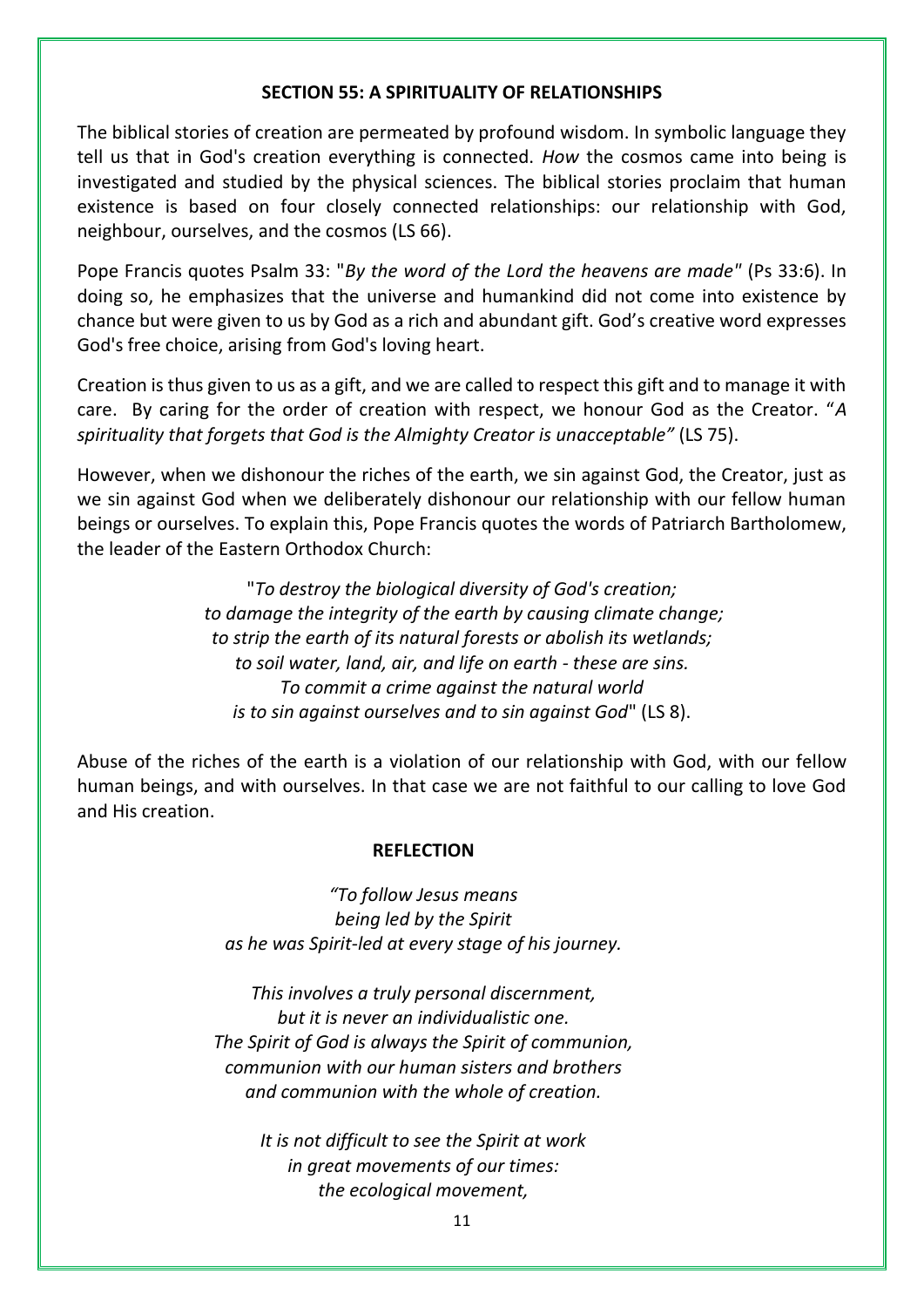*the movement seeking justice and peace above all for the poor of the Earth, and the feminist movement seeking the full equality of women. In spite of all the human failures and sin that play a role in these movements, they are places where the Spirit of God is powerfully at work, calling us to our own part in these movements of liberation and hope.* 

*To be led by the Spirit at the beginning of the twenty-first century is to be involved in the transition from "a period of human devastation of the Earth" to a period when humans will be present to the planet in a mutually beneficial manner."* Edwards, Denis. *Ecology at the Heart of Faith*. Orbis Books. Kindle Edition.

Reflections on this Theme of

**…………………………………**

Relationships and Interconnectedness

In 1854 Chief Seattle, an American Indian, delivered an address on the transferal of ancestral Indian lands to the United States Federal Government:

*"How can you buy and sell the sky, the warmth of the land? If we do not own the freshness of the air and the sparkle of the water, how can you buy them? This we know: the earth does not belong to the humans; humans belong to the earth. This we know: all things are connected like the blood which unites one* 

*family.* 

*All things ae connected. Whatever befalls the earth befalls the children of the earth.*



*The humans do not weave the web of life; they are merely strands in it. Whatever they do to the web they do to themselves. The earth is precious to God and to harm the earth is to heap contempt on its Creator.*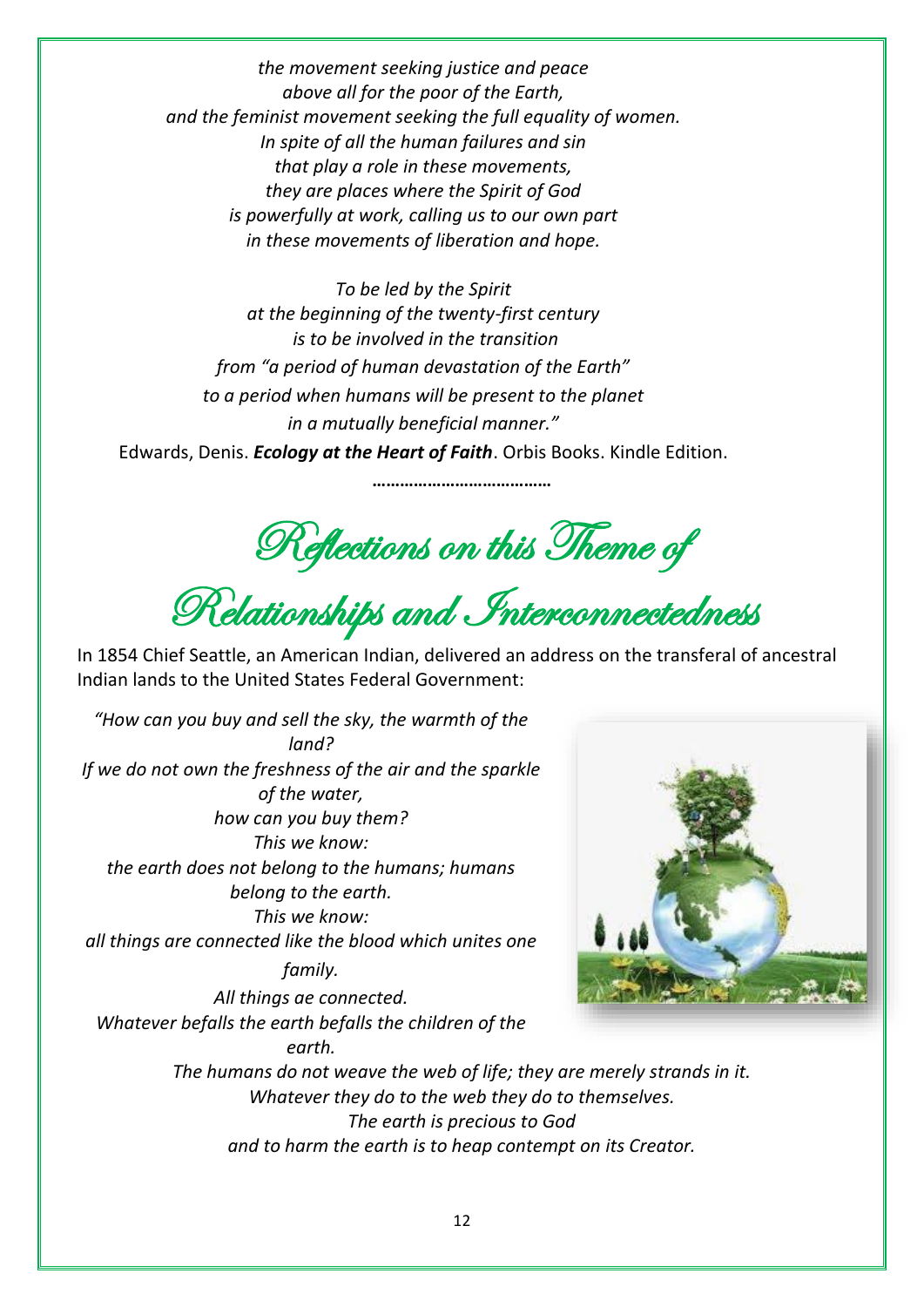The Buddhist poet Thich Hanh explained our interconnectedness with the natural world in another telling way. Pointing to a piece of blank paper he said:

*"If you are a poet,* 

*you will see clearly that there is a cloud floating in this sheet of paper. Without a cloud there will be no rain; without rain the trees cannot grow; and without trees we cannot make paper. The cloud is essential for the paper to exist. If we look at this piece of paper even more deeply, we can see the sunshine in it. Without sunshine the forest cannot grow. And so, we know the sunshine is also in this sheet of paper. And if we continue to look, we see the logger who cut the tree and brought it to the mill to be transformed into paper. And we see the wheat. The logger cannot exist without his daily bread, and therefore, the wheat that becomes his daily bread is also in this sheet of paper. The logger's brother and sister are there too. When we look in this way, we see that without all these things, this sheet of paper cannot exist. Peace in Every Step, Bantam Books, New York, 1992, p. 95.*

The 2021 theme for NAIDOC Week, (National Aborigines and Islanders Day Observance Committee) which is celebrated each year in July, was *Heal Country.* Professor Mick Dodson explains the deep significance of the word *Country* for Australia's First Nation People.

> *For us, Country is a word for all the values, places, resources, stories and cultural obligations associated with that area and its features. It describes the entirety of our ancestral domains.*

In some Homily Notes provided for the Sunday Liturgy we read:

*Because of the connection that Aboriginal and Torres Strait Islander people recognize between country, faith and wellbeing, it is no surprise that when the world is in pain, Australia's First Peoples are in pain. During Covid 19 Pandemic, many of the trappings of Western life became impossible. The rivers were calm and clear from the absence of boats, the cities were quiet and still as restrictions took hold. We saw images of animals returning to previous habitats, and smog clearing from above cities across the world as our common home took a "breath" from our constant consumerism and drive for development.*

Father Chevalier, in his book on the Sacred Heart of Jesus, *Le Sacrė-Coeur de Jesus*, writes of the sacredness of all God's creation:

> *Everything that came from nothingness from the angel to the tiniest worm, from the blade of grass to the smallest speck of dust, all is the doing of the Word, the doing of love. Everything has been inspired by that love. Every single creature, without exception, living or not, was even before its creation,*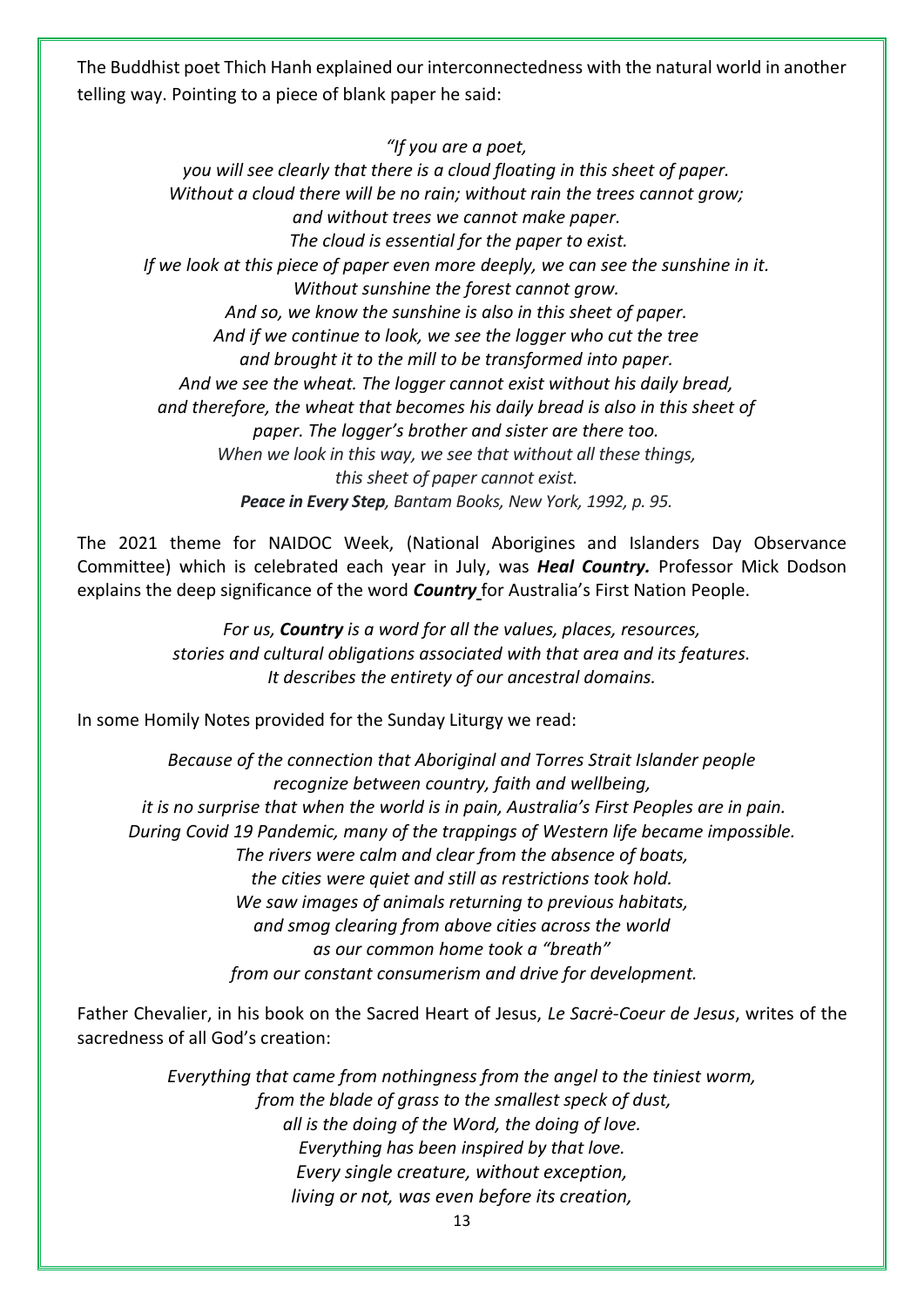*present in the Spirit of the Word. It lived and existed in Him from the beginning of time, as if inside its creator, before effectively existing by itself* (p 139-140).

**…………………………………………..**



As you are aware, our Holy Father, Pope Francis, has recently undergone surgery. On July 11 he prayed the Angelus from Rome's Gemelli Hospital and then said:

*I have felt your closeness and the support of your prayers. Thank you from the bottom of my heart!... Let us remember that, in the protocol of the final judgment – Matthew 25 – one of the things they will ask us will be about closeness to the sick. In these days of being hospitalized, I have experienced once again how important good health care is, accessible to all, as it is in Italy* 



*and in other countries… And let us pray for all the sick… accompany them with prayer, especially for those in the most difficult conditions: may no one be left alone, may everyone receive the anointing of listening, closeness, tenderness and care. Let us ask this through the intercession of Mary, our Mother, Health of the Sick.*

Pope Francis has since been discharged. Let us keep up our prayers for the continuing good health of our Pope, whose prophetic leadership, vision, compassion and wisdom is leading our Church into a hope-filled future.

**………………………………………………** World Day for Grandparents and the Elderly

On January 31, 2021, Pope Francis announced a new celebration in honour of all grandparents and the elderly, who are so important to our communities and our Church. This new World Day for Grandparents and the Elderly will be celebrated every year on the **Fourth Sunday in July**. I encourage you to read the complete text from the internet. It will inspire and comfort you. As Pope Francis wrote*: "… there is no retirement age from the work of proclaiming the Gospel and handing down traditions to your grandchildren. You just need to set out and undertake something new".*

> *Given this, I want to tell you that you are needed in order to help build, in fraternity and social friendship, the world of tomorrow: the world in which we, together with our children and grandchildren, will live once the storm has subsided. All of us must "take an active part in renewing and supporting our troubled societies" (ibid., 77). Among the pillars that support this new edifice, there are three that you, better than*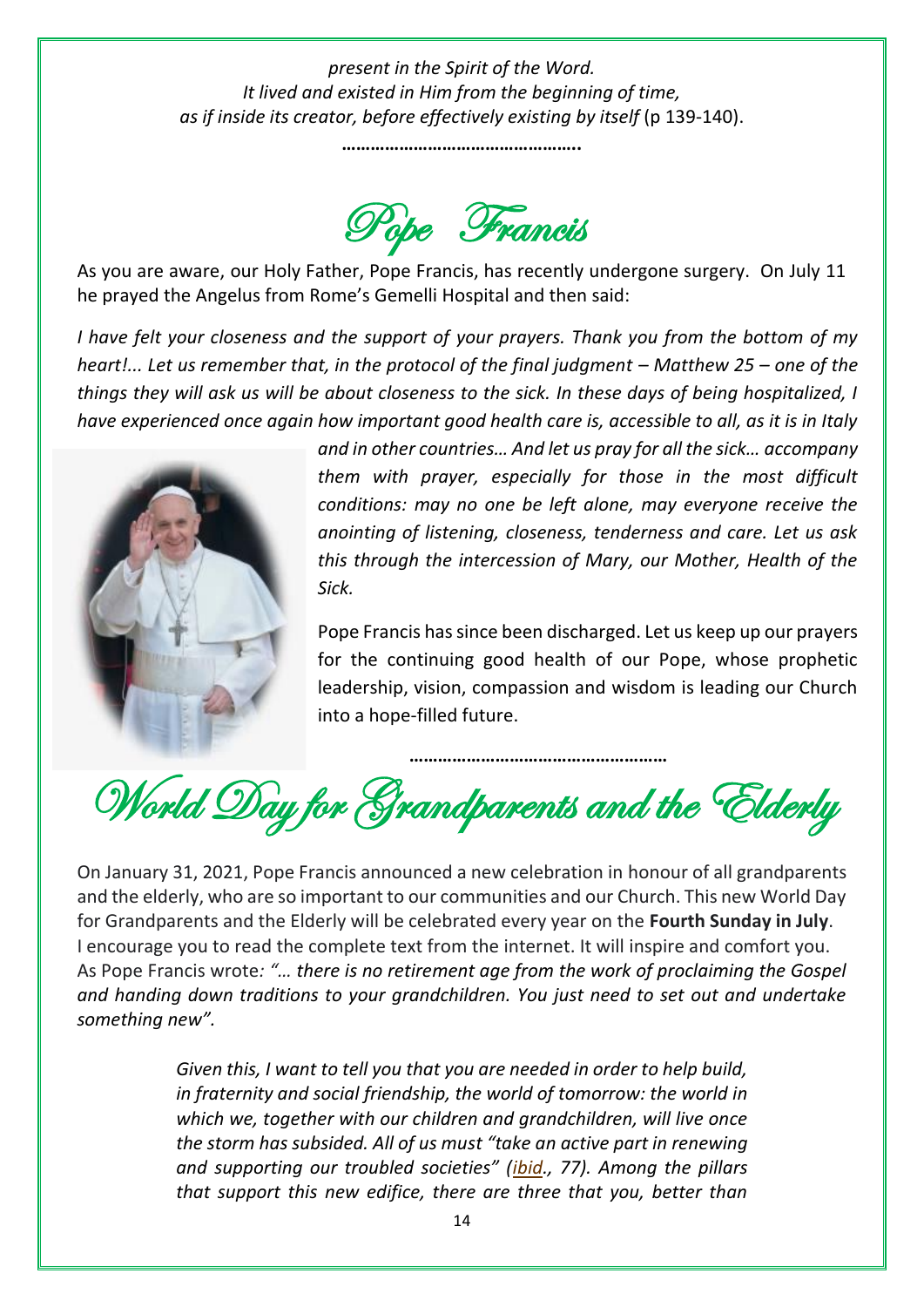*anyone else, can help to set up. Those three pillars are dreams, memory and prayer. The Lord's closeness will grant to all, even the frailest among us, the strength needed to embark on a new journey along the path of dreams, memory and prayer.*

*…………………………………….* Associates' Annual Retreat 2021



We are still hoping to have our Annual retreat this year and have have secured a booking for **Friday October 15th - Sunday 17th October at the Carmelite Retreat Centre, Varraville.** Father Ed Travers msc has kindly agreed to be our Retreat Master.

The location is rural, just outside of Minto. There are 29 rooms available, all on the ground floor. There are no ensuites, but three communal bathrooms. The cost is \$210. I am sure that you will find this new venue very conducive to reflection and prayer. Please fill in the form below and return it to Sr Ancilla as soon as possible, or ring on 96621777, or email associates@olshaustralia.org.au if you intend making this retreat so that we can have some

idea of the numbers. There is no need to send any money yet.

Name: …………………………………………………. Phone: ……………………………………..

Address: ……………………………………………………………………………………………………

I would like, at this stage, to make this retreat. Sign: ……………………………………………………

 **………………………………………….**

Stamp Project



### Wonderful news!

Our first auction netted the sum of **\$2,602.21!!!!!!** Many thanks to all who sent in used stamps, as well as Father Roger Purcell of the MSC Missions' Office who is generously sharing his donated used stamps with us. All proceeds go to our OLSH Overseas' Aid. We now have 17 kilos and counting and are nearly ready for the next auction, so please send along your contribution no matter how small (or large!).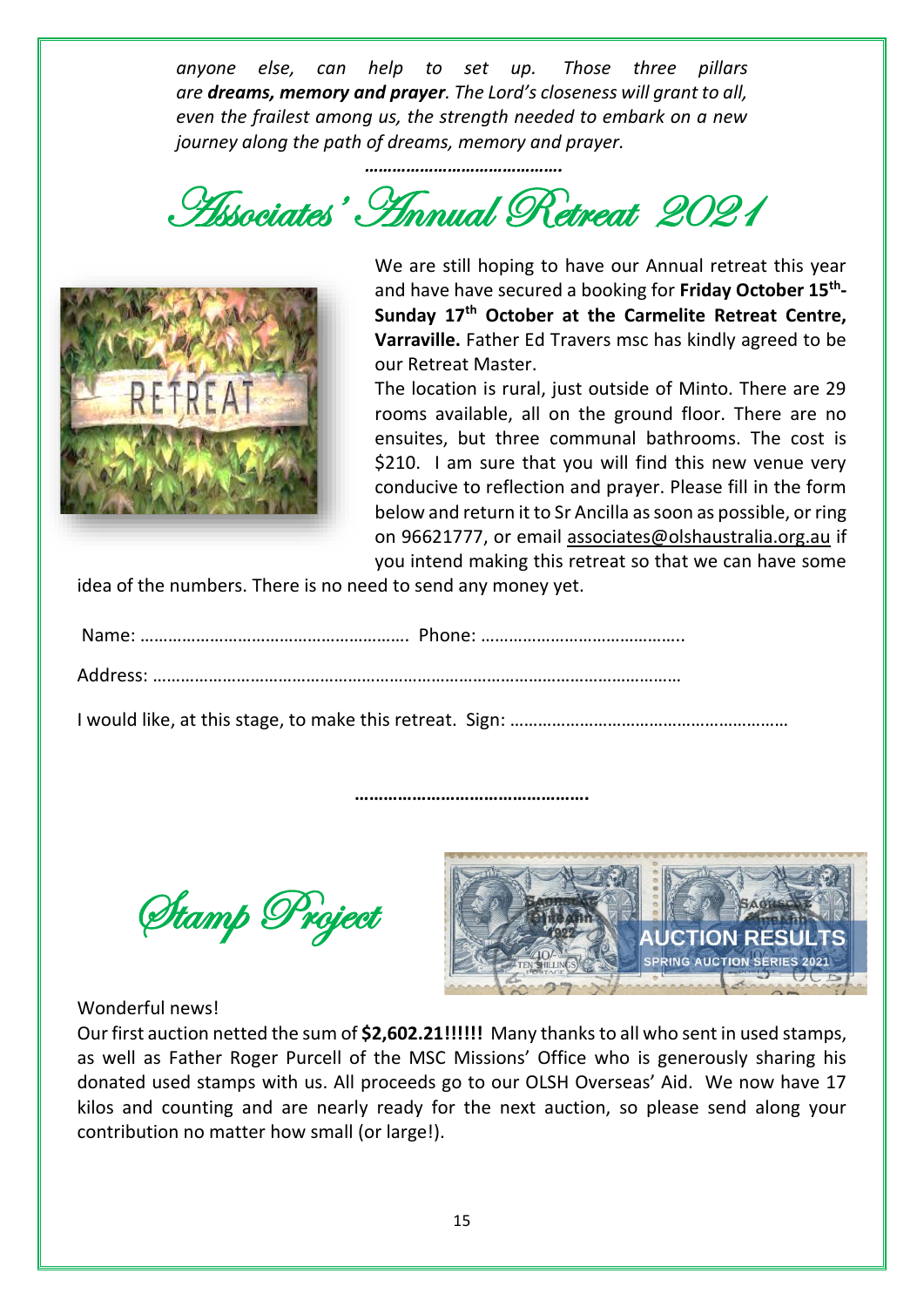

Bentleigh: We met on 26<sup>th</sup> June at the Convent, and it was lovely to get together again after another lockdown. Unfortunately, one of our favourite attendees, Sr Mary Batchelor, passed away since we last met and we will miss her very much.

We watched a video of Pope Francis announcing the introduction of a Grandparents' Day on the fourth Sunday in July. He emphasized the great contribution that older people make to our families especially through their dreams, memories, and prayer. He was encouraging us (the older generation) to speak about our faith and life experience to those younger than us. If we don't have much social contact, then pray for our families and friends. As Pope Benedict once said, "The prayer of the elderly can protect the world, helping it perhaps more effectively that the frenetic activity of many others."

We look forward to the first Grandparents' Day on 25<sup>th</sup> July. **Patricia Mirabile Patricia Mirabile** 

**Canberra:** We met on 1<sup>st</sup> May at St Matthew's, Page, for a day's retreat with Sr Dain, with the theme, *Autumn- Season of Surrender.* 

> *I am listening to the trees taking off their lush green garments. I am listening to the leaves turning, turning, ever turning. I am listening to the burning bush of autumn. I am listening to the falling of this season.*

This is part of a poem by Macrina Weiderkehr. We were each given an autumn leaf that had fallen from a tree, each one different and full of colour, to take on our journey that day: to find God and sit or stand beneath a tree full of colour, to see the sun streaming through its canopy. What a lovely day to search for and see the good in others, rather than remembering their faults and weaknesses. **Christine Casey**

We met on June  $5<sup>th</sup>$  at St Matthew's Church, Page.

We had a very relaxed meeting sitting in the sun that was streaming through the windows of Marian Hall on an extremely cold winter's day in Canberra.

Sr Dain was down from Hartzer Park and with only four Associates present we discussed articles in the *Ametur e*specially about Pope Francis' new book on the path to a better future. All agreed that the Pope has given us much to ponder for the month of June.

We will not have a meeting in July, with all these restrictions going on we thought it better to cancel it. There is enough in the *Ametur* for each of us to explore at our leisure in our own warm homes. Winter is settling in down here and getting very cold, although there is no snow visible on the surrounding mountains as yet. **Christine Casey**

**Corinda:** With Sisters Merrilyn and Margaret on a visit to Corinda, we joyously celebrated the feast of Our Lady of the Sacred Heart (early) with a special Mass, followed by a light luncheon with attendees. Subsequently thirteen Associates (with one apology,) met to explore the way ahead for the Associates following the closure of the Corinda Convent.

With the welcome presence of two Sisters, we had a very fruitful and positive discussion. One of our number has offered the use of her home for our planned two-monthly meetings, and a small planning committee will draw on the rich source of material in the *Ametur* to frame each meetings' focus.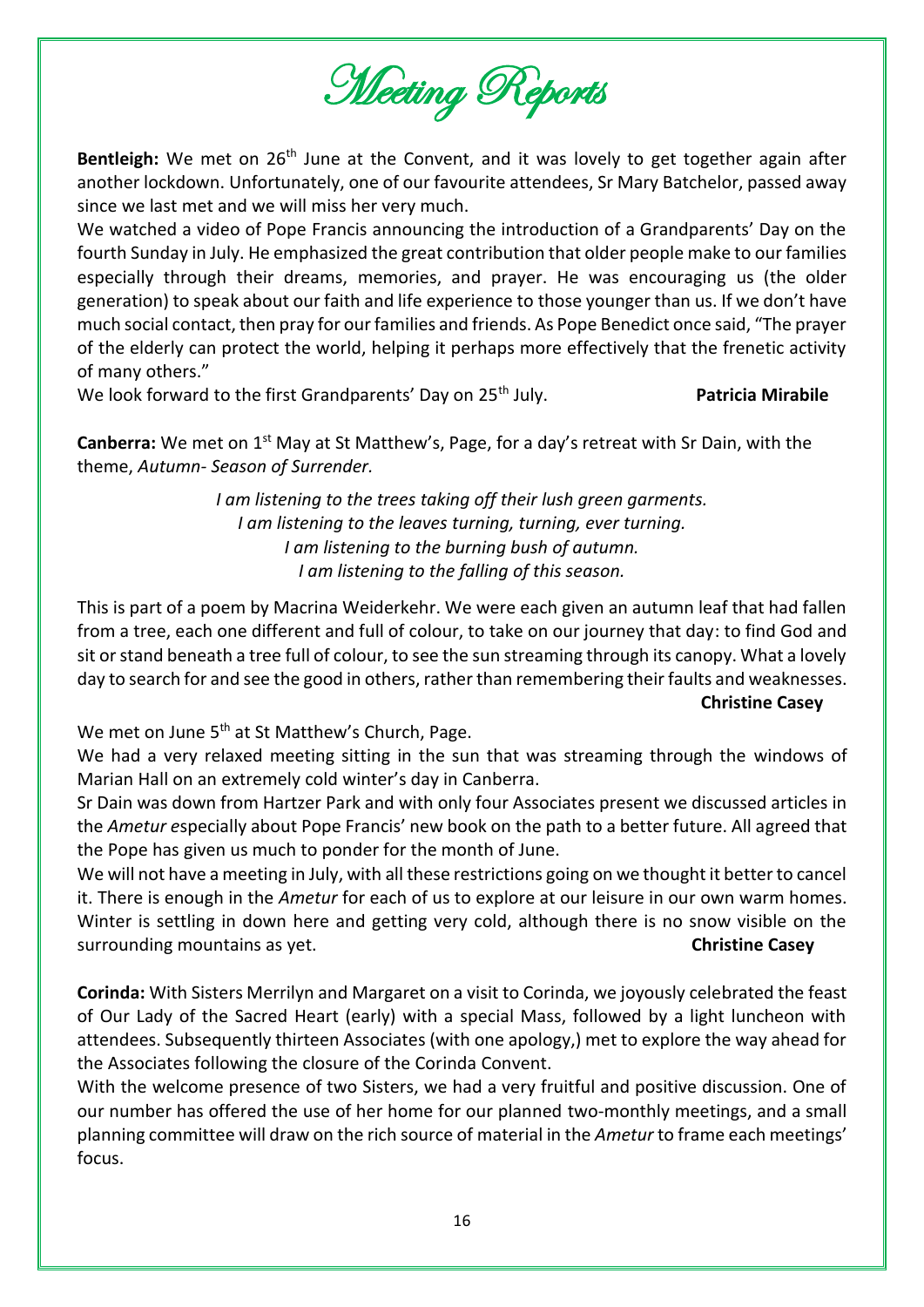We were delighted that Sr Merrilyn is planning to return for a Reflection Day with us on  $8<sup>th</sup>$ September and we have dates set for future months. Many Mary McMahon

**Darwin:** The Associates have been meeting since February this year at the MSC Ranch in Nightcliff per favour of Father Malcolm Fyfe msc. The venue is just so beautiful: a small Chapel in which we are very blessed to have Mass celebrated by one of the priests from St Paul's Parish, Nightcliff. We then relocate to the verandah which overlooks the magical Arafura Sea. Even in the WET it is so lovely. We share a meal together and then return to the Chapel for a Reflection Time, usually prepared for us by Sr Mary Stevens olsh. One huge piece of news is that one of our Associates, Patricia Goyen, celebrated her 95<sup>th</sup> birthday on April 19<sup>th</sup> (two days before our Queen Elizabeth!). For our next gathering we will celebrate the feast of Our Lady of the Sacred Heart. **Anne Davey** 

Hartzer Park (Burradoo): We met on 16<sup>th</sup> May and as were approaching the feast of Our Lady of the Sacred Heart Christine and Irene presented a Reflection on *Mary at the Foot of the Cross.* It was inspired by a talk given by Sr Pauline Compton at a retreat earlier this year. His was accompanied by *The Magnificat* and concluded with the singing of *Woman of the Sacred Heart.*  Our Ongoing Formation followed the theme of Section 54, *Spirituality of the Heart and God's Creation in Evolution*. This was expanded to also reflect on God's creation in the nature that surrounds us, and especially in the current season of autumn, as a nourishing source of spiritual transformation. **Jan Clark**

Our June meeting was on 20<sup>th</sup>. "Whatever you did for one of the least of these brothers and sisters *of mine you did for me"* (Matt 24:40). In scripture, biography, commentary, prayer and hymn, *You Raise Me Up*, Julie presented a challenging, but hope-filled Reflection specific to World Refugee Day, today.

This augmented our **Formation** theme as we looked at formation as a personal pilgrimage and ongoing spiritual journey shared as a faith community in our everyday life and wider world, especially in relation to Chevalier's charism and our call to *"be on earth the Heart of God".*

At the conclusion all shared a wide variety of personal experiences and influences in this journey agreeing on how blessed and fortunate we are to be able to practise and share our faith in the way we do, both because of the political freedom to do so [as opposed to many refugees and asylum seekers fleeing oppressive and intolerable regimes] and the faith community of which we are part as Associates. **Jan Clark**

We met on 18<sup>th</sup> July at Hartzer Park, so grateful to have Mass and be able to meet together while so many others are in Lockdown.

**Vocation and Mission** was the theme of the **Reflection** presented by Anne who experienced this as a personal call and in turn shared this through Scripture and verse in a way that prompted us to reflect on this aspect of our lives too.

Our **Formation,** partly inspired by Ch 2 of Hans Kwakman's book, "*Jules Chevalier's Charism and the Identity of the Chevalier Family",* where the influence of Margaret Mary Alacoque is recorded. We looked at some other significant saints [both canonised and not] who contributed to the development of devotion to the Sacred Heart, that through the charism of Jules Chevalier became what we know and live today as Heart Spirituality.

Sr Merrilyn also presented material from ARRCC [Australian Religious Response to Climate Change] – a muliti-faith network committed to taking action on the many aspects of climate change and called us to action by gathering as a group to write letters to be presented to the Prime Minister by ARRCC later this month. **Jan Clark Jan Clark**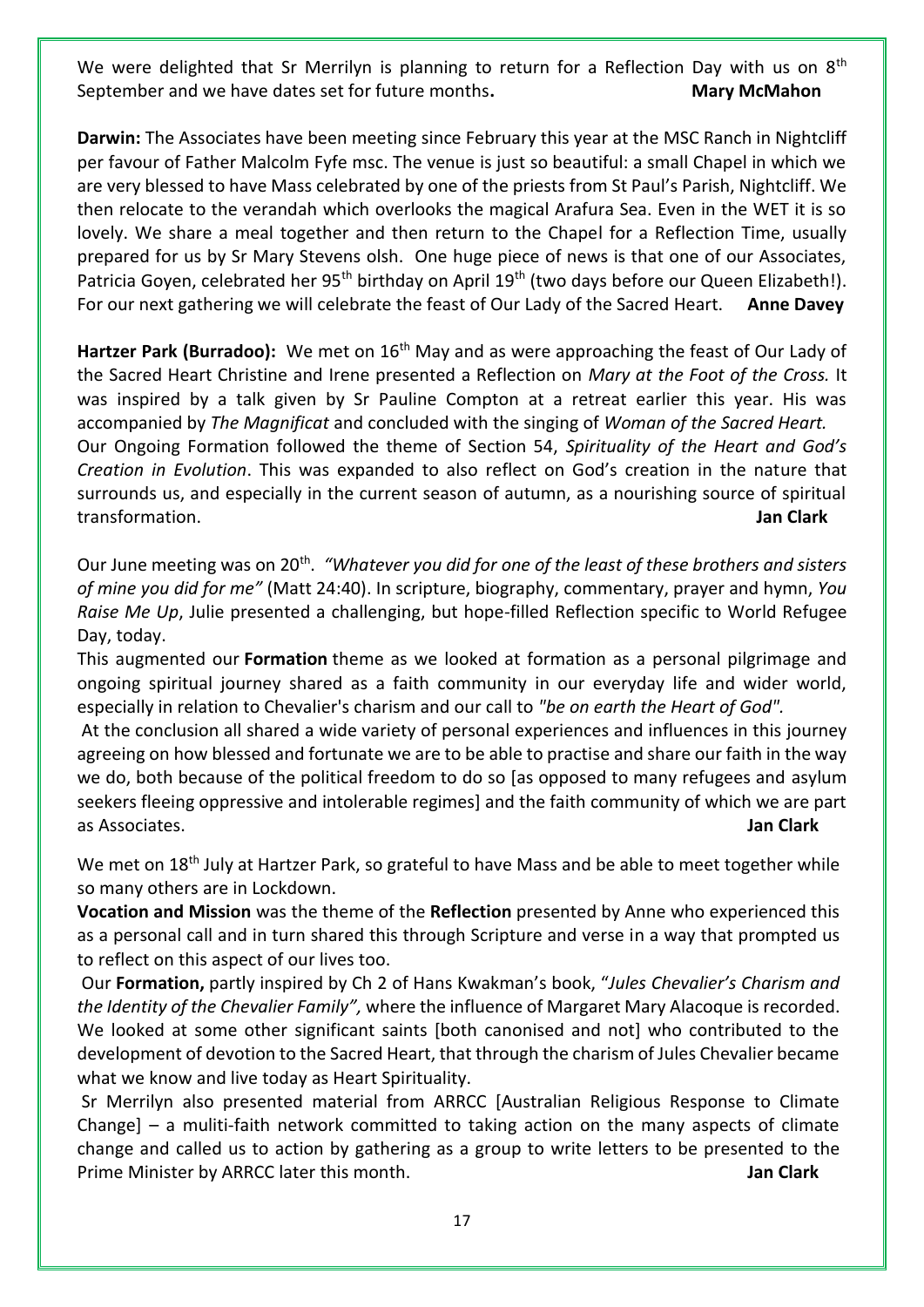**Notre Dame (Kensington):** Five Associates gathered for our May meeting. After our opening prayer we reflected on the Gospel for the 6th Sunday of Easter – John15:9-17. Our reflection was beautifully prepared by Judith. We discussed how important it is to have close friends. We shared on the thought that *a friend is someone who knows you and loves you just the same.* A friend can also be someone who may say something we may not want to hear. If we have a friendship based on love our relationship will be maintained even though we may feel hurt at the time. This Gospel passage is part of Jesus' last discourse to his disciples. He is about to suffer and die and leave his friends. After his resurrection they will see him again but in a different way; they will see him in his glorified body. This last supper is a very intimate and special time between Jesus and his friends. We are called, as part of the Chevalier Family, to love those around us with the love of Jesus. This was Jesus' last instruction to his disciples, as it is Jesus' instruction to us, a commandment to love with a divine love, unconditionally and without compromise.

We then meditated on Gerald Manley Hopkin's poems from the *Ametur.* These will be very helpful in our prayer during this month of May. They will help us in our relationship with our loving Mother, Mary: *Hold me fast in thy mothering grace where I may pray.* **Maureen Maher**

Therese was kind enough to offer her home once again for our meeting on 12 June. Six of us gathered and discussed a reflection for 11<sup>th</sup> Sunday in Ordinary Time, beautifully prepared for us by Judith. We are the soil in which God's seed is planted. This is God's choice: He has chosen us. Once we have received the seed of God's word into the soil of our hearts, we must be ready for the dispossession, the gradual unfolding of the seed's potential, that will push into our consciousness and transform our lives, making us a plentiful harvest and enabling us to become nourishment for others.

We turned our thoughts to the Ongoing Formation Section of the *Ametur: Spirituality of the Heart – God's Creation in Evolution.* We are blessed with a Pope who is teaching us the beauty of God's creation. It is our responsibility to nurture and tend all of creation. Pope Francis is making us more aware that everything we are, and we see is a gift from God, that is why we meet God in all things. God is present with us everywhere and we need to be aware that he is with us every moment of our lives, loving and guiding us. We pray that we are open to the promptings of his Holy Spirit. We then shared a very happy afternoon tea. **Maureen Maher** 

**………………………….**

Fifth Plenary Council of Australia - 2020



A Plenary Council is the highest formal gathering of all local churches in a country.

Australia's contemporary society has changed significantly since the last Plenary Council held 80 years ago in 1937, 28 years before the end of the Second Vatican Council in 1965.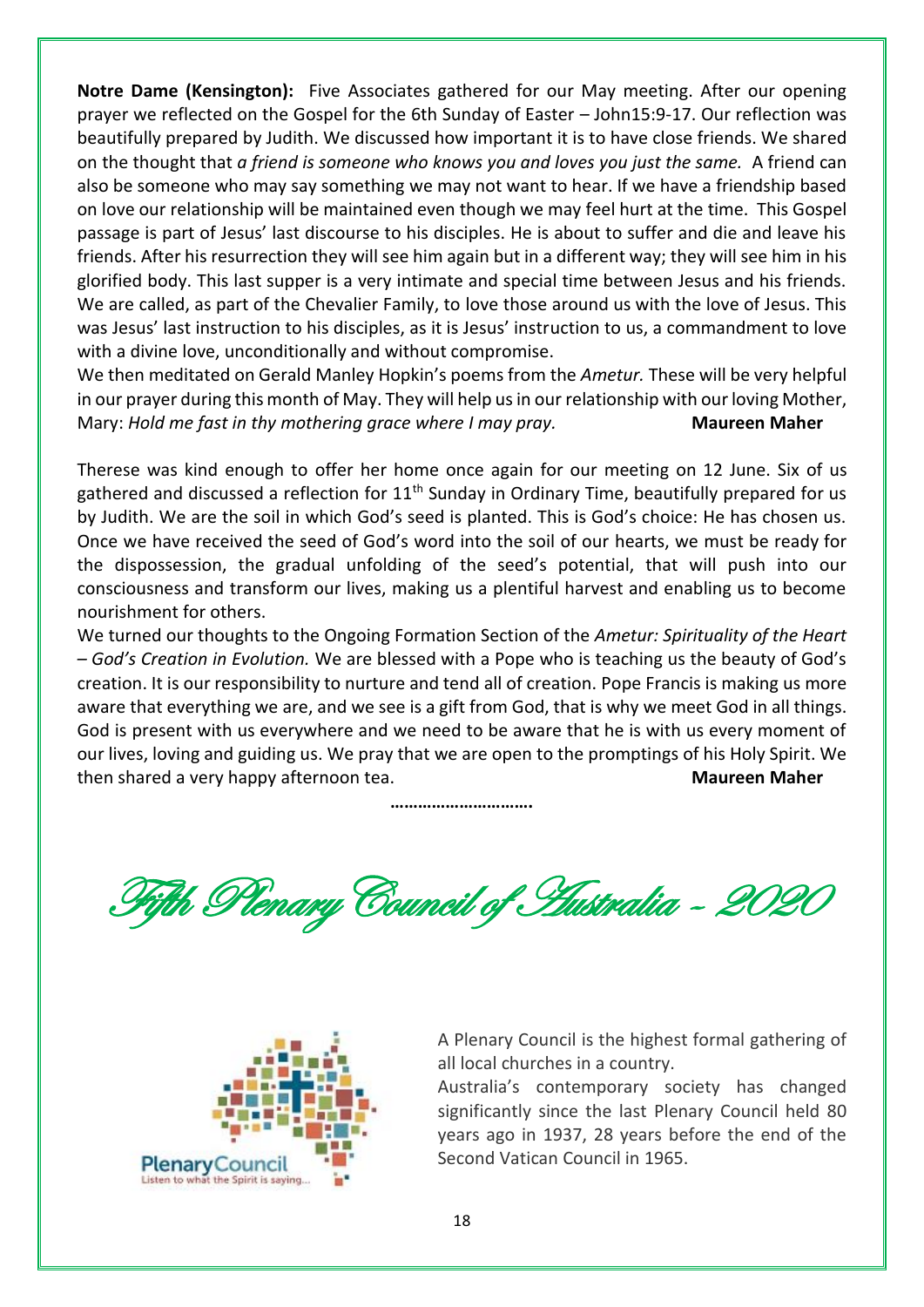As children of God, disciples of Jesus Christ and guided by the Holy Spirit, the Members of the Fifth Plenary Council of Australia are called to develop concrete proposals to create a more missionary, Christ-centered Church in Australia.

During the first phase of the Council, we were invited to LISTEN and share and nearly 220,000 people and 17,500 individual and group submissions were received. From these, six national theme papers were compiled, and these led to the final Agenda. The six areas for consideration are:



### **CONVERSION, PRAYER, FORMATION, STRUCTURES, GOVERNANCE, INSTITUTIONS**

On 30th June 2021, Vincent Long, Bishop of Parramatta, gave the Annual Helder Camara Lecture at Newman College, Melbourne, *My Hope for the Plenary Council*. Bishop Vincent concludes with these words:

> *May we have the courage, boldness and parrhesia to move from the old paradigm of triumphalism, power and splendour to the new ways of being Church that will convey the freshness of the Gospel.*

You can find the full text of this excellent talk on the internet. It is well worth reading, pondering and praying over. The Plenary Council also has a web site which gives all the information that you will need to follow this most important event for our Australian Catholic Church.

**The Timeline for the Proceedings of the Plenary Council in 2021 – 2022** is as follows:

**February 2021:** Publication of the Working Document

**March onward:** Preparation and ongoing discernment by the local Church community for the Plenary Council Assemblies.

**June onward:** Announcement of the Plenary Council Agenda and the final preparation for delegates

**3-10 October 2021** the first Assembly is held in Adelaide.

**Nov – June 2022:** prayerful discernment on the outcomes of the first Assembly.

Preparation of papers and proposals for the second Assembly.

**4-9 July 2022:** the second Assembly of the Plenary Council is held in Sydney.

**August 2022**: Preparation begins to enact the decisions voted upon at the Plenary Council Assemblies.

Let us pray daily for the success of the Plenary Council:

*Come, Holy Spirit of Pentecost. Come, Holy Spirit of the great South Land.*

*O God, bless and unite all your people in Australia* 

*and guide us on the pilgrim way of the Plenary Council.*

*Give us the grace to see your face in one another* 

*and to recognise Jesus, our companion on the road.* 

*Give us the courage to tell our stories and to speak boldly of your truth.* 

*Give us ears to listen humbly to each other and a discerning heart to hear what you are saying.* 

*Lead your Church into a hope-filled future, that we may live the joy of the Gospel.* 

*Through Jesus Christ our Lord, bread for the journey from age to age. Amen.*

*Our Lady Help of Christians, pray for us. St Mary MacKillop, pray for us*